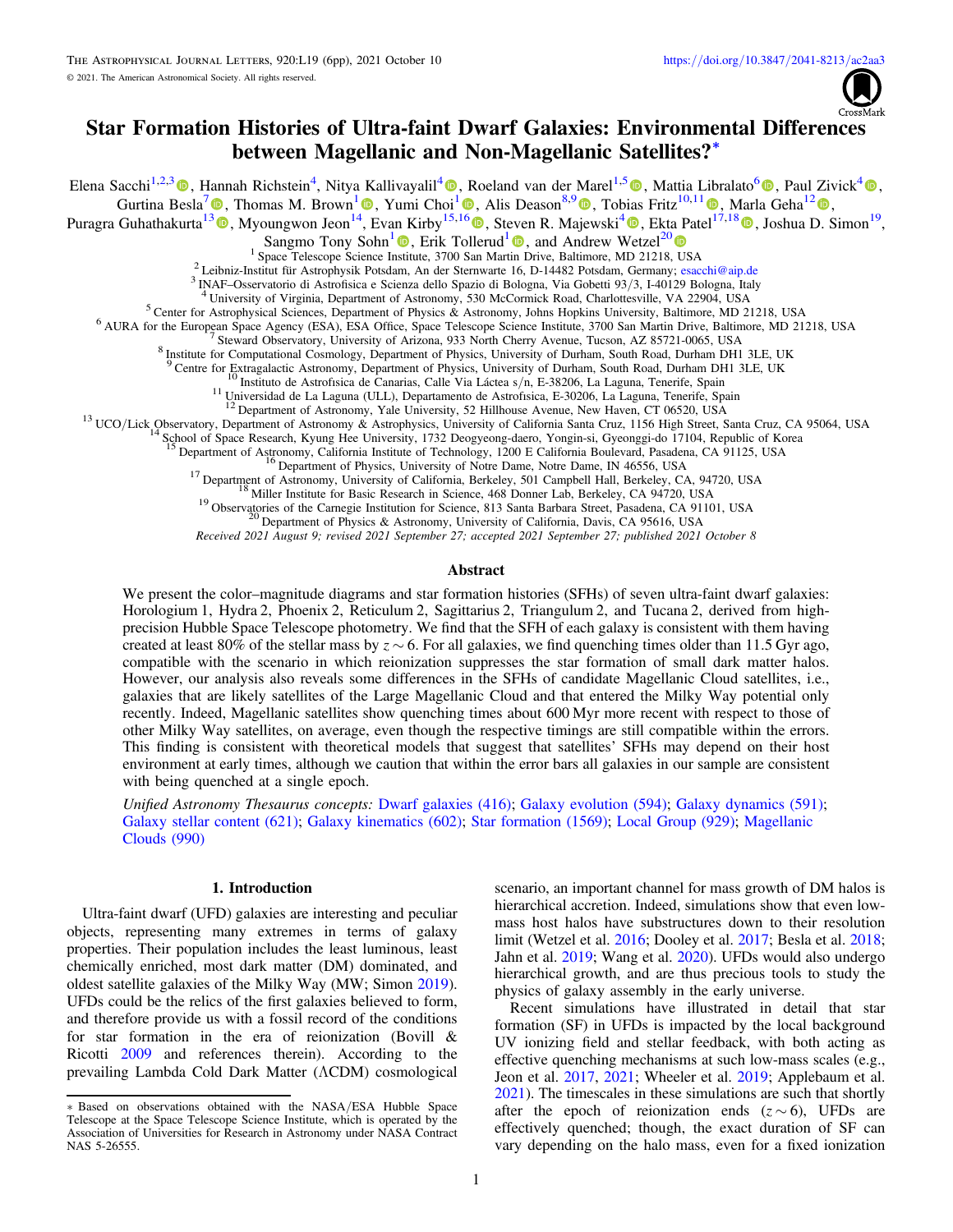Table 1 Properties of the Seven UFD Galaxies Analyzed Here

<span id="page-1-0"></span>

| $\langle$ [Fe/H] $\rangle$<br>MC Satellite? |
|---------------------------------------------|
| $-2.76$<br>yes                              |
| $-2.02$                                     |
| $-2.51$<br>yes                              |
| $-2.46$<br>yes                              |
| $-2.81$                                     |
| $-2.38$                                     |
| $-2.23$                                     |
|                                             |

Note. Columns 1 and 2 list the galaxy names, columns 3 and 4 list the galactocentric coordinates, columns 5 and 6 list the distance from the Sun (in kiloparsecs) and distance modulus (Fritz et al. [2018,](#page-5-0) [2019,](#page-5-0) and references therein), column 7 lists the number of stars used in this study, column 8 lists the estimated stellar mass (Sales et al. [2017](#page-5-0) and references therein; for cases without estimates of  $M<sub>*</sub>$ , it was derived from the listed V-band magnitude assuming a mass-to-light ratio  $\Upsilon = 2$  in solar units), column 9 lists the V-band magnitude, column 10 lists the V-band extinction, and column 11 lists the average metallicity (Fritz et al. [2018](#page-5-0), [2019](#page-5-0), and references therein). The last column indicates whether a galaxy is a potential Magellanic satellite, according to the analyses in Erkal & Belokurov ([2019](#page-5-0)) and Patel et al. ([2020](#page-5-0)).

background (Jeon et al. [2017](#page-5-0)), and often some residual interstellar medium remains in the galaxies and can fuel SF for another 1–2 Gyr (Wheeler et al. [2019](#page-5-0)). Analyses of zoom-in simulations of UFDs in MW-like environments have found that traditional environmental effects (e.g., tidal field and ram pressure) are not primary factors in the quenching timescale (Applebaum et al. [2021](#page-5-0)).

Observational data support a ubiquitous quenching timescale for UFDs around the time of reionization (Brown et al. [2014](#page-5-0); Weisz et al. [2014](#page-5-0)). Given that the MW accreted these systems at different times (Fritz et al. [2018](#page-5-0)), this indicates a global rather than a local physical explanation for the common quenching timescale. However, other studies (e.g., Joshi et al. [2021](#page-5-0)) have shown a dependence of the quenching timescale on host mass, presumably because the strength of the background and local UV field changes depending on the environment (more massive hosts would have more SF and thus produce more ionizing radiation). However, this study explores the mass range of  $10^{7-10} M_{\odot}$ , thus their results might not hold for the lower-mass galaxies we are interested in.

UFDs are hard to identify due to their low luminosities  $M_V > -8$ , implying stellar masses  $M_{\star} \lesssim 10^4 M_{\odot}$ , and generally old (>10 Gyr) stellar populations (Simon [2019](#page-5-0)), which lack bright young stars that would ease their discovery and identification. However, a great effort has been made in the past few years to increase the statistics of satellites around the MW, and many new UFDs were discovered thanks to widefield surveys such as PAN-STARRS (Laevens et al. [2015](#page-5-0)), DES (Bechtol et al. [2015](#page-5-0); Drlica-Wagner et al. [2015;](#page-5-0) Koposov et al. [2015](#page-5-0)), and ATLAS (Torrealba et al. [2016](#page-5-0)).

Many of these new satellites were found in the proximity of the Magellanic Clouds (MC), a region targeted by several deep imaging surveys (e.g., Drlica-Wagner et al. [2015;](#page-5-0) Martin et al. [2015;](#page-5-0) Nidever et al. [2017;](#page-5-0) Koposov et al. [2018;](#page-5-0) Torrealba et al. [2018](#page-5-0)). These surveys provide a great opportunity to test the self-similarity of ΛCDM, which predicts that MW satellites, such as the Large Magellanic Cloud (LMC), should also have their own satellites, which fell into the MW potential with the whole Magellanic system (e.g., D'Onghia & Lake [2008](#page-5-0); Sales et al. [2011;](#page-5-0) Deason et al. [2015;](#page-5-0) Jahn et al. [2019](#page-5-0)). One way to test association is to reconstruct their 3D kinematics and orbital history, which is now possible thanks to detailed proper motion (PM) measurements enabled by the Gaia mission.

Kallivayalil et al. ([2018](#page-5-0)) analyzed the PMs and radial velocities of 13 UFDs using Gaia data release (DR) 2, compared their kinematics to the tidal debris of a simulated

analog of the LMC, and found four UFDs whose kinematics are compatible with the LMC debris, Carina 2, Carina 3, Horologium 1, and Hydrus 1. Using a different technique, Erkal & Belokurov ([2019](#page-5-0)) used Gaia DR2 PMs to rewind the satellite orbits from their present day positions and determine which ones were originally bound to the LMC; of the 25 analyzed UFDs they concluded that six, Carina 2, Carina 3, Horologium 1, Hydrus 1, Reticulum 2, and Phoenix 2, are highly compatible with a Magellanic origin. Recently, Patel et al. ([2020](#page-5-0)) calculated the orbital histories of 13 ultra-faint satellites including the combined potential of the MW, LMC, and Small Magellanic Cloud (SMC) for the first time; in this scenario, they identified Carina 2, Carina 3, Horologium 1, and Hydrus 1 as long-term Magellanic satellites, and Reticulum 2 and Phoenix 2 as recently captured Magellanic satellites.

Although these works provide fundamental contributions to our understanding of the MW satellites' dynamics, we need star formation histories (SFHs) to fully explore their properties and understand the impact of environment and reionization on such low-mass galaxies. Within the Local Group, the Hubble Space Telescope (HST) is able to resolve individual stars in galaxies down to several magnitudes below the oldest main-sequence (MS) turnoff, allowing us to measure their ancient SFHs and explore differences in the SF quenching behavior (as in, e.g., Brown et al. [2014](#page-5-0)). A detailed analysis and comparison of UFDs residing in different environments at early times is also one way to discover variations in the ionization field over large scales.

Here we present an analysis of the optical color–magnitude diagrams (CMDs) and SFHs of seven UFD galaxies part of the HST Treasury Program 14734 (PI: Kallivayalil). They are listed in Table 1, together with their distances, in the range  $\sim$ 30–150 kpc, V-band magnitudes, between −1.8 and −5.2, and possible association with the Magellanic Clouds. Our analysis is based on high-precision photometry from the Advanced Camera for Surveys (ACS) and literature spectroscopic measurements, and employs the synthetic CMD method to derive the SFH of each galaxy.

# 2. Data and Photometry

Observations of a total of 30 UFDs were performed using the F606W and F814W filters of the HST ACS Wide Field Channel (Treasury Program 14734; PI: Kallivayalil). The basic observing strategy included collecting four dithered 1100 s exposures in both filters for each target.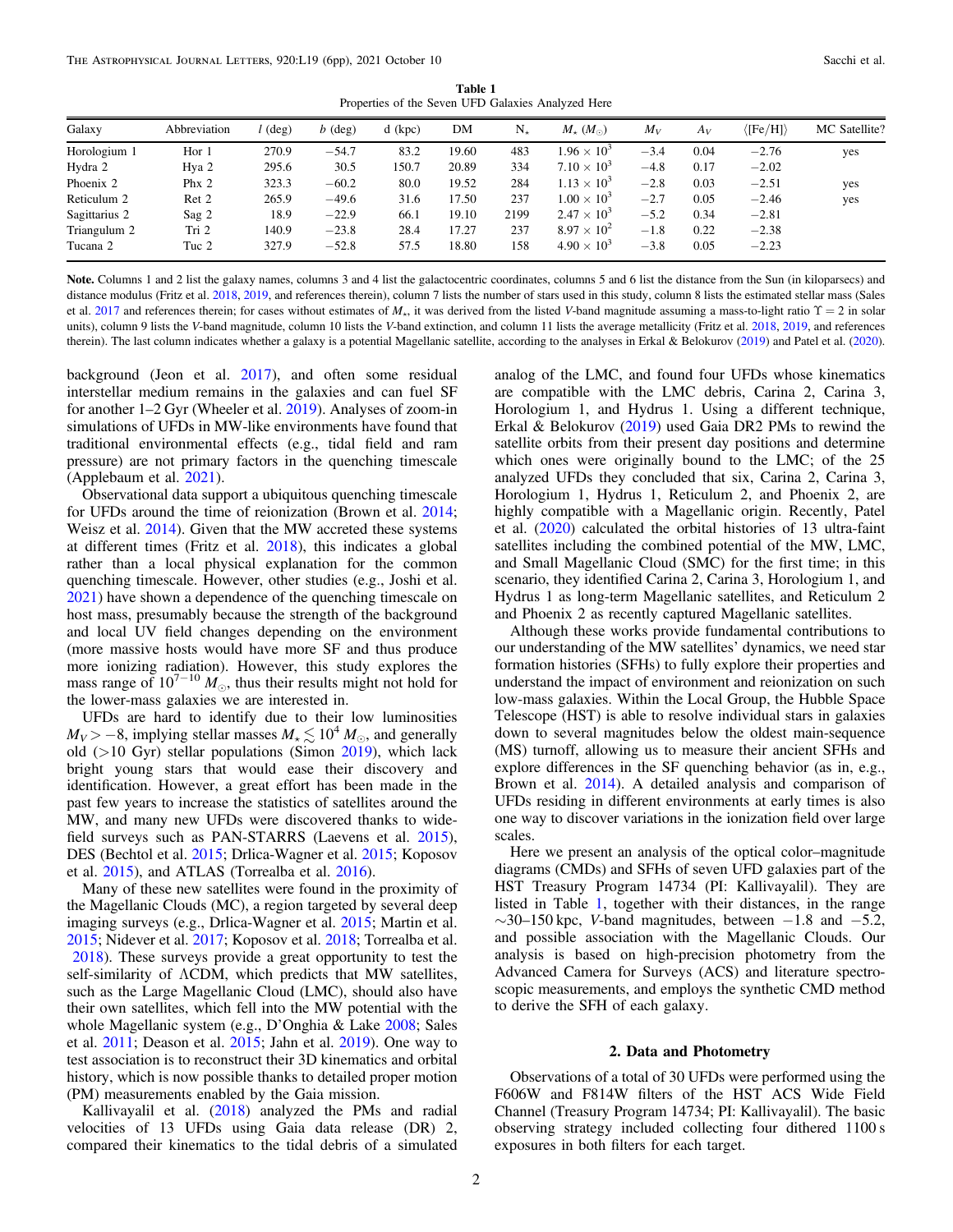<span id="page-2-0"></span>

Figure 1. Color–magnitude diagrams ( $M_{\rm F606W}$  vs.  $M_{\rm F606W} - M_{\rm F814W}$  in Vegamag) of the seven galaxies we analyzed. The gray box shows the approximate location of the HB feature. The red line is a reference isochrone with age = 13.7 Gyr and  $[Fe/H] = -2.0$  from the MESA/MIST library (Dotter [2016](#page-5-0)). The right y-axis shows the range of apparent magnitudes spanned by each galaxy. The foreground/background contamination will be accounted for in the CMD modeling phase.

The images were processed through the current ACS pipeline, which corrects for charge transfer inefficiency (CTI), and the separate dithers were combined using the DRIZZLE package to create the drc files. The CTI-corrected separate dither images, or flc files, were also used to create the photometric catalogs. The photutils routines DAOStarFinder and aperture\_photometry were used to detect sources and to calculate the flux inside circular apertures of both four- and six-pixel radii. We imposed two separate criteria to create a flag differentiating real sources from artifacts. First, we tracked whether a given source's magnitude in the four- and six-pixel radii was within 1.5 standard deviations of the median difference across all sources. The second criterion was that the magnitude difference between the two radii must be positive. Sources meeting both conditions were flagged as real. We performed encircled energy corrections and converted the flux to STMAG. The four-pixel radius drc magnitudes for each matching source between filters were used in the final photometric catalogs. Lastly, magnitudes were converted to the Vegamag photometric system.

Sources in the flc images underwent the same steps and were matched across the four separate dithers in each filter using a six-parameter linear transformation. To derive an empirical error in the mean magnitude for the sources, we used the sigma-clipped standard deviation of the four-pixel radius flc magnitudes for each source in the separate filters. The flc sources were then matched between the filters before being matched to the drc sources using the same six-parameter transformation method.

We analyze here the UFDs in the program with enough stars (at least 100) to perform a reliable CMD fit; for less populated CMDs, random uncertainties due to stochastic sampling of the CMD become critical and affect the reliability of the fitting technique.

We include Sag 2 in our sample, though there is conflicting evidence of it being either a UFD (Longeard et al. [2020](#page-5-0)) or a

globular cluster (Mutlu-Pakdil et al. [2018;](#page-5-0) Longeard et al. [2021](#page-5-0)); spectroscopic follow-up observations would be the ultimate confirmation of its true nature.

# 3. Color–magnitude Diagrams

Figure 1 presents the  $M_{F606W}$  versus  $M_{F606W} - M_{F814W}$ CMDs of the UFD galaxies analyzed here. We show absolute magnitudes, derived according to the appropriate distance and extinction (as in Table [1](#page-1-0)), to ease the comparison among galaxies (apparent magnitudes are on the right y-axis). The gray box shows the approximate location of the horizontal branch (HB), the core He-burning evolutionary phase of stars with masses  $\leq 2 M_{\odot}$  and low metallicity ([Fe/H] < -1.5), while the red line is a reference isochrone with age  $= 13.7$  Gyr and [Fe/  $H$  =  $-2.0$  from the MESA/MIST library (Dotter [2016](#page-5-0)).

These CMDs are dominated by an ancient metal-poor population, and we can identify the oldest MS turnoff at  $M_{\text{F606W}} \sim 3$  and  $M_{\text{F606W}} - M_{\text{F814W}} \sim 0.5$ , which is our most sensitive and reliable age constraint. Using the isochrone as a guide, we also notice how the color, color spread, and turnoff morphology vary slightly from galaxy to galaxy, indicating their different SF and chemical evolution histories.

A few galaxies, particularly Hya 2 and Sag 2, show an extended HB, reaching very blue colors, while Hor 1 and Phx 2 may have a single blue HB candidate. The current empirical and theoretical evidence indicates that the HB morphology is affected by the initial metal content, with more metal-poor populations showing bluer HBs. However, there might be other, more complicated parameters affecting the HB morphology, and the modeling of this phase is still subject to great uncertainties (see, e.g., Torelli et al. [2019](#page-5-0)).

There are a few blue straggler stars in some of the CMDs, extending at bluer colors and brighter magnitudes than the dominant MS turnoff. This is particularly evident in Phx 2 and Sag 2. These stars are very common in ancient populations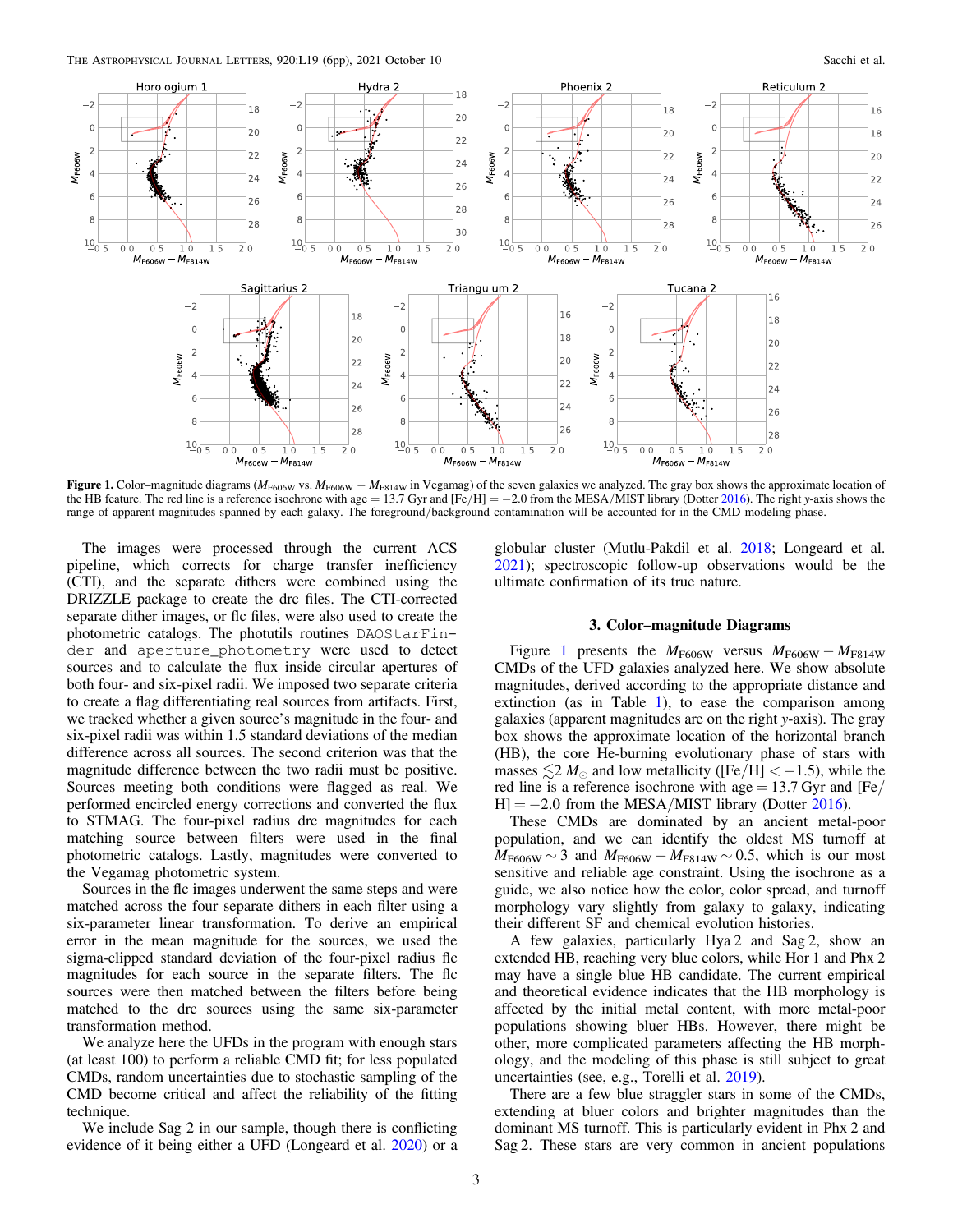(Santana et al. [2013](#page-5-0)), but they can mimic a much younger subpopulation. For example, the turnoff mass at 12–13 Gyr is  $\sim 0.8 M_{\odot}$ , but blue stragglers can be even twice as massive, resembling an MS population of ∼2 Gyr. This is why we exclude them from the CMD fitting (see Section 4).

#### 4. Star Formation History Derivation

To date, the most powerful approach to recovering an SFH from an observed CMD is the comparison with models, a method applied by many different groups (see, e.g., the review by Tolstoy et al. [2009](#page-5-0)). Synthetic CMDs are built from a set of stellar models (evolutionary tracks or isochrones) adequately treated to match the distance, extinction, and photometric properties of the galaxy under analysis. To add the right scatter to the models, we adopt a scattering function based on fitting the photometric errors generated by the photometry pipeline (see Section [2](#page-1-0)). Each synthetic CMD represents a simple stellar population of fixed age and metallicity, and a linear combination of these creates a composite population that can represent, with the appropriate weights, any SFH. The best-fitting weights are determined by using a minimization algorithm to compare data and models. To take into account the effect of field contamination, we include an additional component built from the Besançon Galaxy model (Robin et al. [2003](#page-5-0)) along the line of sight to each galaxy (as in, e.g., Brown et al. [2014](#page-5-0)).

We adopt Poisson maximum likelihood statistics to perform the minimization of the residuals between data and models, to accommodate the fact that some parts of the CMD might have a low number of stars. We implemented the construction of the synthetic CMDs and the comparison between models and data in the hybrid genetic code SFERA (Cignoni et al. [2015](#page-5-0)).

To take into account possible systematic effects due to the adopted stellar evolution models, we derive SFHs using two different sets of models, the Victoria-Regina library (Vanden-Berg et al. [2014](#page-5-0)) and the MESA/MIST library (Dotter [2016](#page-5-0)). While the MESA/MIST models are available only for scaledsolar abundances, we adopt the Victoria-Regina models with an enhancement of  $+0.4$  for  $\alpha$ -elements, which is more appropriate for old metal-poor populations. While this should represent a good approximation for UFDs, some variations are observed from galaxy to galaxy, which might introduce some uncertainty in the age estimates; however, we expect them to affect the SFHs at a much smaller level than the statistical and systematic uncertainties already taken into account in our analysis. Moreover, while various systematic uncertainties certainly affect our absolute age estimates, one of the main goals of this paper is to do a relative comparison between ages, which is more robust as systematics will affect all SFHs in the same way.

We use an isochrone grid with [Fe/H] in the range  $[-1, -4]$ with 0.1 dex steps (using literature spectroscopic measurements as a further constraint), and ages in the range [8, 13.7] Gyr with 100 Myr steps. We assume a Kroupa ([2001](#page-5-0)) IMF and 30% of binaries drawn from the same IMF (Spencer et al. [2017;](#page-5-0) we checked that very little differences are found when different fractions or mass ratios are adopted). Distance moduli and extinctions are taken from the literature (Table [1](#page-1-0)), but the code allows for small variations in these parameters to maximize the likelihood.

We fit the CMD sequence from the MS turnoff to the top of the subgiant branch (see the box in Figure [2](#page-4-0)), to focus on the region most sensitive to age variations, while at the same time

avoiding areas that are poorly constrained by the models. Also, excluding the lower MS minimizes the sensitivity of the fit to the assumed IMF. Moreover, we avoid blue stragglers, which might mimic a much younger population as discussed in Section [3](#page-2-0). At the faintest end of the SFH derivation the observations are near 100% complete, and the typical magnitude error is 0.01–0.02 mag, depending on the galaxy.

### 5. Results and Discussion

An example of the output from SFERA is shown in Figure [2](#page-4-0) for Sag 2. Panels (a) and (b) show the Hess diagrams of the observed and recovered CMDs (the latter based on MIST models), while panel (c) shows the residuals between the two; the black box corresponds to the MS turnoff area, used as a constraint for the SFH derivation. Panel (d) shows the recovered cumulative SFHs (i.e., the fraction of total stellar mass formed prior to a given epoch) from both the MIST models (in red) and the Victoria-Regina models (in blue); the gray band indicates the midpoint reionization redshift with its uncertainty,  $z_{\text{re}} = 7.7 \pm 0.7$  (Planck Collaboration et al. [2020](#page-5-0)).

Comparing observed and synthetic CMDs demonstrates how well we reproduce the data, even when fitting only the MS turnoff area. We can also reproduce the luminosity of the HB, even though the models do not reach the most extreme blue colors; this is one of the well-known complications in HB morphology modeling.

Figure [3](#page-4-0) (left panel) shows the cumulative SFHs for the galaxies we analyzed, with the same reference to reionization as in Figure [2.](#page-4-0) As expected, the SFHs are predominantly old, consistent with the galaxies having created at least 80% of their stellar mass by  $z \sim 6$  (in agreement with, e.g., Bose et al. [2018](#page-5-0)). Table [2](#page-4-0) summarizes the time at which 50% of the total stellar mass was formed  $(\tau_{50})$  and the time at which 90% of the total stellar mass was formed ( $\tau_{90}$ , quenching time, as in, e.g., Weisz et al. [2015](#page-5-0), [2019](#page-5-0)) by each galaxy. We adopt  $\tau_{90}$  as a proxy for the quenching time to minimize possible residual contamination from blue stragglers and to ease the comparison of our results with the literature. All galaxies in our sample have quenching times older than 11.5 Gyr ago.

The middle and right panels of Figure [3](#page-4-0) show the same results divided into two subsamples: candidate Magellanic satellites and non-Magellanic satellites, according to the results by Kallivayalil et al. ([2018](#page-5-0)), Erkal & Belokurov ([2019](#page-5-0)) Fritz et al. ([2019](#page-5-0)), and Patel et al. ([2020](#page-5-0)). For each panel, the black solid curves also show the error-weighted average SFH of the two subsamples, while the dashed gray line is the average of the other subsample. On average, we find  $\tau_{90} = 12.06 \pm 0.72$  Gyr ago for Magellanic satellites and  $\tau_{90} = 12.68 \pm 0.23$  Gyr ago for non-Magellanic satellites (this becomes  $12.67 \pm 0.41$  if we exclude Sag 2); even though they are comparable within the errors, there is a marginal difference between these values (a two-sample KS test of the average distributions gives a *p*-value of  $5.7 \times 10^{-10}$ ). Indeed, the candidate Magellanic satellites appear to have more prolonged SFHs compared to non-Magellanic ones, possibly due to the fact that they should have resided in low-density environments for most of their lifetimes; however, the uncertainties are too large to reach a definitive conclusion.

Another interesting consideration is that, among the non-Magellanic satellites, the one with the youngest SFH is Hya 2, i.e., the most distant one in the sample (∼150 kpc, whereas all others lie within ∼80 kpc), and the most massive one, which is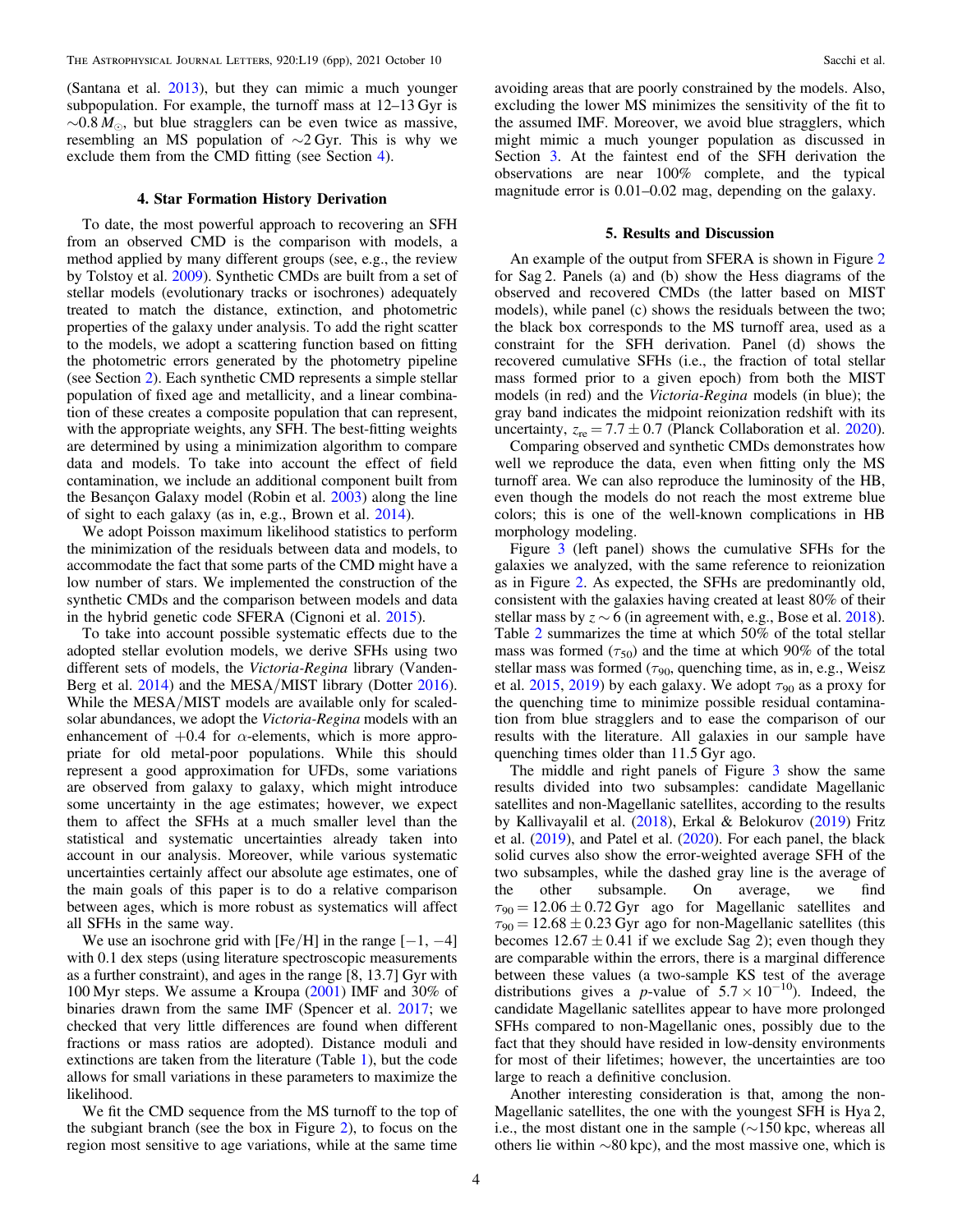<span id="page-4-0"></span>

Figure 2. Example of the output from SFERA for the galaxy Sag 2. Panel (a): Hess diagram of the  $M_{F606W}$  vs.  $M_{F606W}$  −  $M_{F814W}$  CMD from our data. Panel (b): Hess diagram reconstructed from the best-fit SFH on the basis of the MIST models. Panel (c): residuals between the two; the black box corresponds to the MS turnoff area, used for the fit. Panel (d): recovered cumulative SFHs (from the MIST models in red, from the Victoria-Regina models in blue) with 1σ uncertainties; the gray band indicates the midpoint reionization redshift  $z_{\text{re}} = 7.7 \pm 0.7$  (Planck Collaboration et al. [2020](#page-5-0)).



Figure 3. Left panel: cumulative SFHs of the seven UFD galaxies we analyzed, with 1σ uncertainties. The gray band indicates the midpoint reionization redshift  $z_{\text{re}} = 7.7 \pm 0.7$  (Planck Collaboration et al. [2020](#page-5-0)). Middle panel: same for the candidate Magellanic satellites; the black solid line shows the error-weighted average of the subsample, while the dashed gray line shows the error-weighted average of the other subsample (non-Magellanic satellites). Right panel: same for the non-Magellanic satellites.

Table 2 Summary of the Time at which 50% of the Total Stellar Mass Was Formed ( $\tau_{50}$ ) and the Time at which 90% of the Total Stellar Mass Was Formed ( $\tau_{90}$ , Quenching Time) for Each Galaxy

| Galaxy  | $\tau_{50}$ (Gyr ago) | $\tau_{90}$ (Gyr ago) | MC Satellite? |
|---------|-----------------------|-----------------------|---------------|
| Tri 2   | $13.50 \pm 0.23$      | $12.91 \pm 0.53$      |               |
| Tuc 2   | $13.42 \pm 0.17$      | $12.84 \pm 0.84$      |               |
| Sag 2   | $13.40 \pm 0.07$      | $12.68 \pm 0.28$      |               |
| Ph $x2$ | $13.50 \pm 0.14$      | $12.47 \pm 1.10$      | yes           |
| Ret 2   | $13.52 \pm 0.16$      | $12.29 \pm 1.77$      | yes           |
| Hya 2   | $13.21 \pm 0.32$      | $11.59 \pm 1.00$      |               |
| Hor $1$ | $13.44 \pm 0.17$      | $11.53 \pm 1.13$      | yes           |

Note. The list is sorted by quenching time (from oldest to youngest). The last column indicates whether a galaxy is a potential Magellanic satellite (Erkal & Belokurov [2019](#page-5-0); Patel et al. [2020](#page-5-0)).

also likely on first infall into the MWs halo (Patel et al. [2020](#page-5-0)). However, distance makes the SFH uncertainties quite large, so these results should be regarded with caution. The shape of the SFH is also different for the two subsamples, with non-Magellanic satellites reaching 100% of the stellar mass assembly within 11.5 Gyr ago, i.e.,  $z \sim 3$ , while MC satellites show more prolonged star formation and reached the same point only 8.5 Gyr ago.

Similarly, in a study comparing the quenching times of M31 and MW satellites, Weisz et al.  $(2019)$  $(2019)$  $(2019)$  found that the two populations do not share many trends, though the authors do not have measurements for similar-mass UFDs in M31. Despite the uncertainties (due to the limited sample of UFDs around M31 and the fact that the satellites' distances prevent reaching the oldest MS turnoff), they suggest that a connection between the SFHs of satellites and their host galaxy's accretion history could be the best explanation for this different behavior.

These results, together with the extended SFHs we find for MC satellites, might support the idea that satellites of low-mass hosts experience a weaker ionization field, resulting in a more prolonged SFH than if they were satellites of more massive hosts, as found by, e.g., Joshi et al. ([2021](#page-5-0)). On the other hand, it is important to be mindful of our uncertainties, and be cautious about overinterpreting these results. Within the error bars, all galaxies in our sample are compatible with being quenched by reionization, as found in other works (e.g., Brown et al. [2014](#page-5-0);